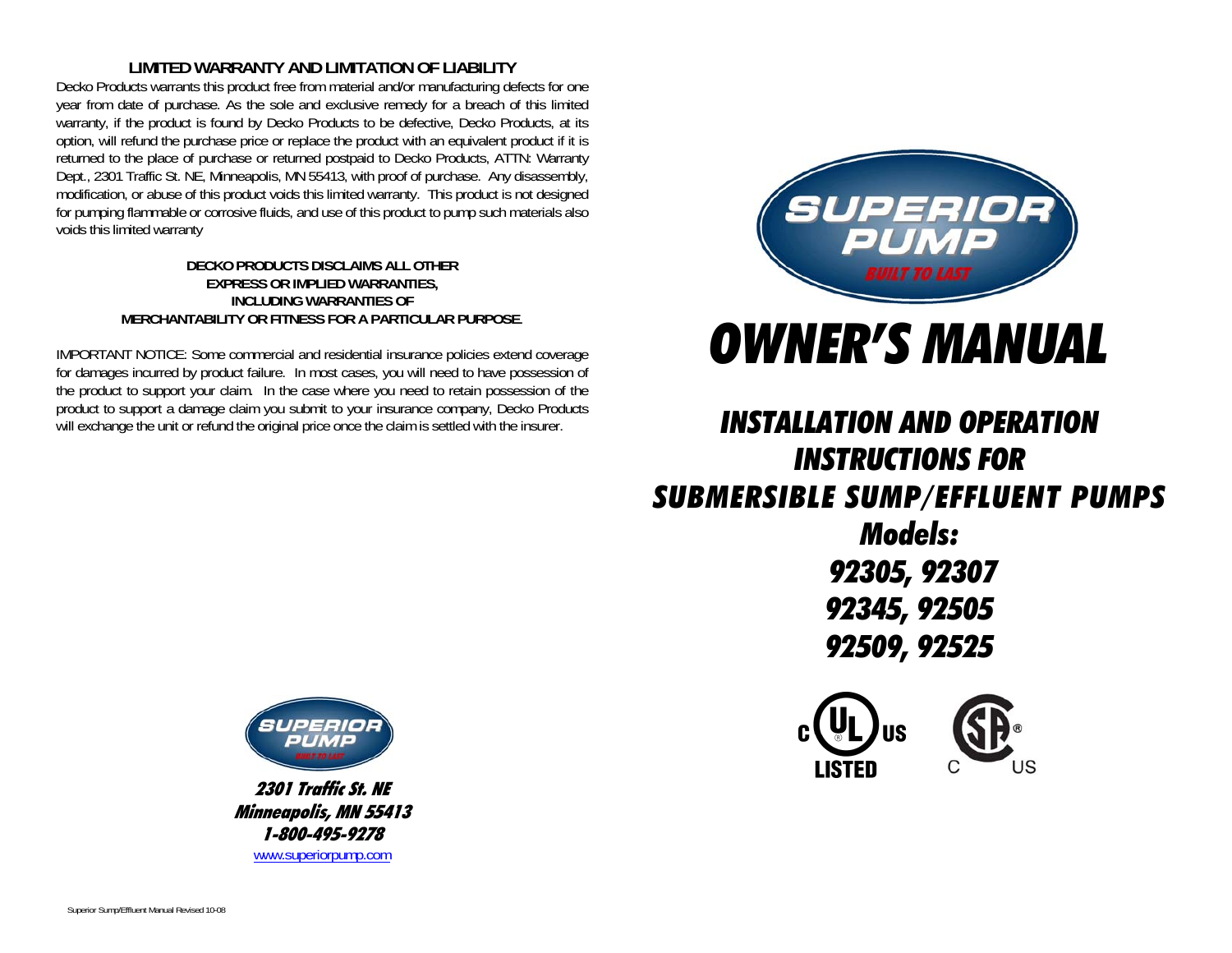If for any reason you have questions concerning your new Superior Pump, call us toll free at 1-800-495-9278, or contact us on the web at www.superiorpump.com

*Carefully read and understand all of the Warnings and installation instructions in this manual. Failure to follow these instructions could lead to serious bodily injury and/or property damage. Retain these instructions for future reference.* 

This pump has been manufactured with your needs in mind. Properly installed in the right application, your new Superior Pump will give you years of carefree performance.

**DANGER**  $\triangle$  Water and electricity can be dangerous if certain precautions are not adhered to. This pump is designed to operate perfectly safe in a water environment; however, improper use and installation can result in personal harm from electrical shock. Please pay attention to the following warnings.

#### WARNING<sup><sup>1</sup></sup>

 Never touch any electrical device, including this pump, when it is touching water, in water, or even in a moist environment. Always unplug (disconnect the electricity) when working on or installing the unit.

#### **WARNING**

 **RISK OF ELECTRICAL SHOCK**. This pump is supplied with a grounding conductor and grounding-type attachment plug. To reduce the risk of electrical shock, be certain that it is connected only to a properly grounded, grounding-type receptacle.

**WARNING**  $\triangle$  Do not use the power cord or discharge hose to carry or handle the pump. Doing so may cause damage to the power cord or discharge hose. Use the carrying handle supplied with the pump.

**WARNING**  $\sqrt{\Delta}$  Always use a grounded outlet. A three-prong mating type receptacle is needed for safe use. This should be in accordance with the National Electric Code and any additional codes or laws required by your local government.

**NOTICE**  $\sqrt{\Delta}$  it is strongly recommended to use a ground fault interrupt device on any electrical appliance, including this pump, when used in a wet or moist environment. This is required by many local codes and enforcement agencies. It is strongly recommended by Decko Products as it provides a much safer installation and will greatly reduce possible injury from electrical shock.



| Ref.           | <b>Description</b>         | Parts for Models: |       |       |       |       |       |
|----------------|----------------------------|-------------------|-------|-------|-------|-------|-------|
|                |                            | 92305             | 92307 | 92345 | 92505 | 92509 | 99525 |
| 1              | Power Cord                 | N/A               | N/A   | N/A   | N/A   | N/A   | N/A   |
| $\overline{2}$ | Handle                     | 99051             | 99051 | 99051 | 99051 | 99051 | 99051 |
| 4              | Oil Fill Plug with O-ring  | 99056             | 99056 | 99056 | 99056 | 99056 | 99056 |
| 5              | <b>Shaft Seal</b>          | 99057             | 99057 | 99057 | 99057 | 99057 | 99057 |
| 6              | Impeller                   | 99090             | 99090 | 99090 | 99090 | 99090 | 99090 |
| 7              | Gasket                     | 99064             | 99064 | 99064 | 99064 | 99064 | 99064 |
| 8              | Volute/Base                | 99071             | 99071 | 99071 | 99071 | 99071 | 99071 |
| 10             | Float Switch with Clamp    | 92000             | 92010 | 92005 | 92000 | 92010 | 92005 |
| 11             | Vert. Float Switch Bracket |                   | 99105 |       |       | 99105 |       |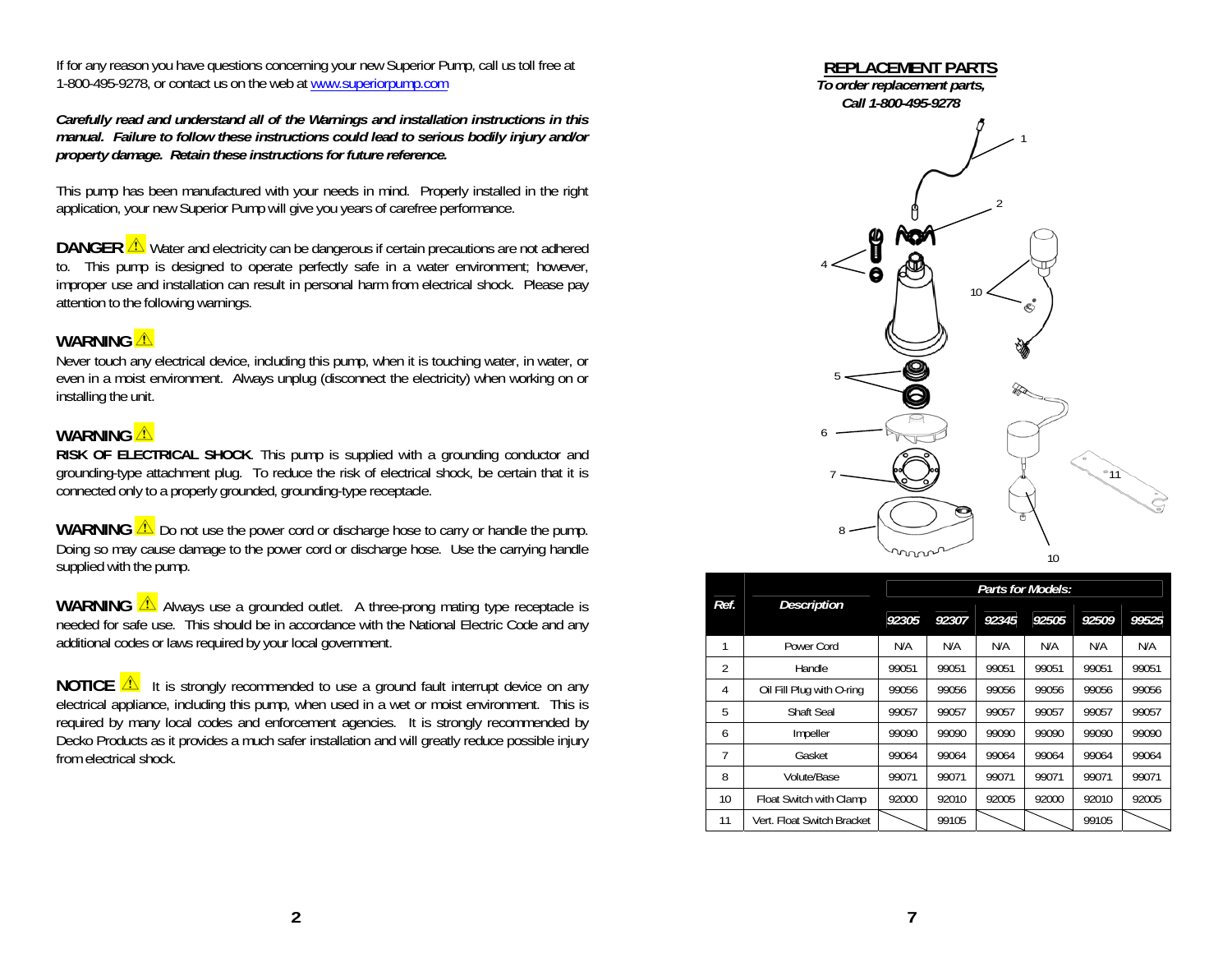**NOTICE A** Height and/or piping restriction will reduce the pump output performance. See the performance chart below to insure you have the proper pump for your application. Whenever possible use the same size or larger pipe as the pump discharge for optimum performance. Reducing the pipe size will not harm your pump; it will just reduce the output.

# **PERFORMANCE CHART**

| Model #             | Output in gallons per minute at listed discharge<br>height above pumping level |    |     |     |     |     |
|---------------------|--------------------------------------------------------------------------------|----|-----|-----|-----|-----|
|                     | n'                                                                             | 5' | 10' | 15' | 20' | 25' |
| 92305, 92307, 92345 | 60                                                                             | 56 | 50  | 35  | 15  |     |
| 92505 92509, 92525  | 70                                                                             | 66 | 58  | 48  | 25  | 10  |

### **SPECIFICATIONS**

|                       | <b>Thermally Protected</b>   |
|-----------------------|------------------------------|
| Amps 2.6              |                              |
|                       | 1/2 HP (92505, 92509, 92525) |
|                       |                              |
|                       |                              |
|                       |                              |
| Warranty 2010 11 Year |                              |

**DANGER**  $\triangle$  Do not use this pump to pump chemicals or flammable or corrosive liquids. You could injure yourself and the pump will fail. Pumping these types of liquids voids the warranty. Decko Products and other pump companies manufacture pumps for these types of liquids. Make sure you purchase a pump designed for your specific needs. This pump will handle fluids with the same characteristics as water. If you have any questions call us at 1- 800-495-9278 or contact us on the web at www.superiorpump.com

# **WARNING**

Your pump has thermal over-load protection built in. It is not recommended for pumping liquids over 120° F. The thermal overload protector will automatically shut down the pump in an overheat situation. It will then reset itself once the pump cools down. This overload is designed as a safety device and it will fail after repeated use. Normal operation is for fluids between  $32^{\circ}$  F &  $120^{\circ}$  F.

**DO NOT RUN THE PUMP DRY**. The pump depends on water for cooling and lubrication. Operating the pump without water may cause the motor to overheat or cause damage to parts of the pump. It may also shorten the life of your pump.

# **NOTICE**  $\triangle$

#### **EXTENSION CORDS**

For best performance, it is recommended to connect the power cord directly to the grounded GFCI outlet. If the use of an extension cord is necessary, always use a grounded waterproof type cord. Never use longer than a 25-ft. cord that is lighter than 14/3 gauge.

**DANGER**  $\triangle$  Keep all electrical connections away from wet and moist environments. Wet connections can cause electrical shock resulting in personal injury.

# **USE AND INSTALLATION**

**WARNING ALWAYS DISCONNECT THE POWER SOURCE BEFORE ATTEMPTING TO INSTALL, SERVICE OR PERFORM MAINTENANCE ON THE PUMP. FAILURE TO DO SO MAY RESULT IN FATAL ELECTRICAL SHOCK.** 

Your Superior Pump is designed and built to give you reliable performance and long life. It will pump water automatically for years when properly installed in the right environment.

# **REMOVING OLD PUMP**. **(If necessary)**

- 1. Make sure power supply is disconnected.
- 2. After the power is off, remove the old pump. There are many different possible types of installations.
- 3. It is best to remove all old piping and start over with new piping. Be sure to clean all debris and dirt out of the sump basin before installing your new pump.

Be sure to have a grounded 120V AC outlet mounted within 6 ft. of your sump basin. Again, it is highly recommended that a GFCI (ground fault circuit interrupter) outlet be installed in the receptacle box.

**NOTICE A** qualified electrician must perform all wiring.